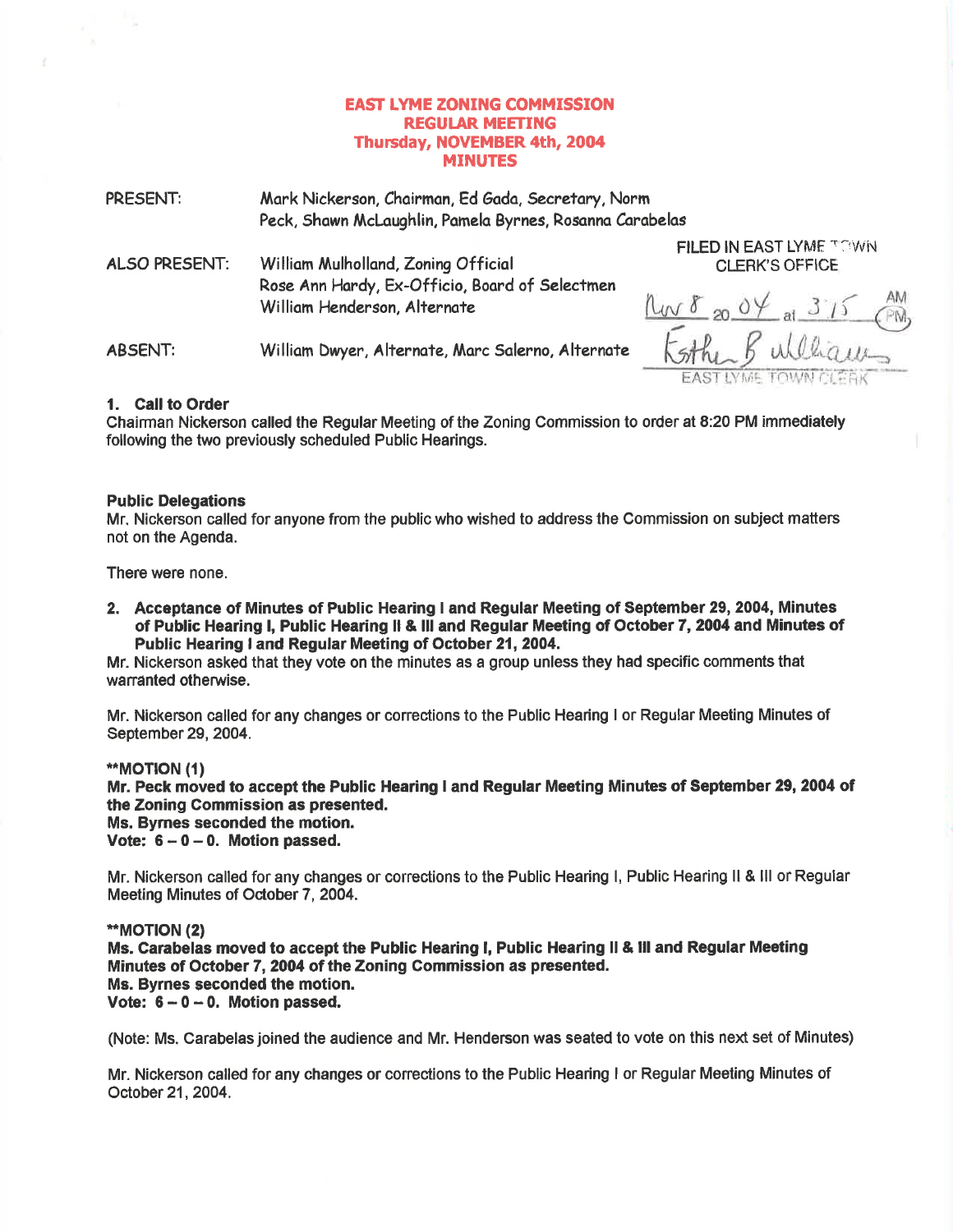### \*MOTION (3)

 $\lambda$ 

Mr. Henderson moved to accept the Public Hearing I and Regular Meeting Minutes of October 21, 2004 of the Zoning Commission as presented. Mr. Mclaughlin seconded the motion. Vote:  $4 - 0 - 2$ . Motion passed. Abstained: Ms. Byrnes and Mr. Gada

(Note: Ms. Carabelas rejoined the table and Mr. Henderson retumed to the audience)

- 3. Application of Landmark Development Group, LLG and Jarvis of Cheshire, LLC for approval of the propoeed development of the residential community as shown in plans entitled "River View Heights, (a residential community)" as an affordable housing development as defined in Connecticut General Statutes 8-30q (a)(1).
- Mr. Nickerson said that they had just continued this Public Hearing.
- 4. Application of Ralph and Rose Marie Whiting for a change of zone from RU-40 to Special Use Elderly (SU-E) for property identified in the application as 40 Roxbury Road, Niantic, Connecticut
- 5. Application of Ralph and Rose Marie Whiting for a Special Permit to construct 27 units of elderly housing at property identified in the application as 40 Roxbury Road, Niantic, Connecticut.
- Mr. Nickerson said that they had just continued this Public Hearing until their November 18,2004 meeting.

#### Old Business

1. Stormwater This work is in progress.

2. Aquifer Protection

This work is in progress.

#### New Business

1. Any business on the floor, if any, by the majority vote of the Commission There was none.

### 2. Zoning Official/Proposed Amendment to Regulate "Shared Access Points" between adjoining properties

Mr. Mulholland said that he would like to hold off on discussion on this for another night, as he is not comfortable with the language and would like the time to further review it.

Mr. Mulholland also said that he would have language for them to review and discuss on changes to the open space requirement in the SU and SU-E areas as well as on density. He said, that he expects that they will have the time to discuss this at their next regular meeting on November 18, 2004.

Mr. Nickerson asked Mr. Mulholland to add to the agenda, in this area – Report from Subcommittee on Lot Sizes that he and Mr. Salerno and Mr. Henderson have formed and are on.

## 3. Comments from Ex-Officio

Ms. Hardy reported that regarding a possible moratorium, Mr. Fraser brought a folder of documents that he received when he contacted CCM for information on this. lt appears that it could be anyone who could call for a moratorium however she thinks that the initial responsibility would lie with the Zoning Commission. She has volunteered to be a Subcommittee of One to review the documents and make recommendations. She said that she still wants all of the land use commissions to get together and meet.

Ms. Hardy also reported that they are discussing the offer from Northeast Utilities and Dominion of the Main Street property for the Town to use. They are discussing this in terms of a temporary use while the Public Safety Committee works on locating a suitable permanent area.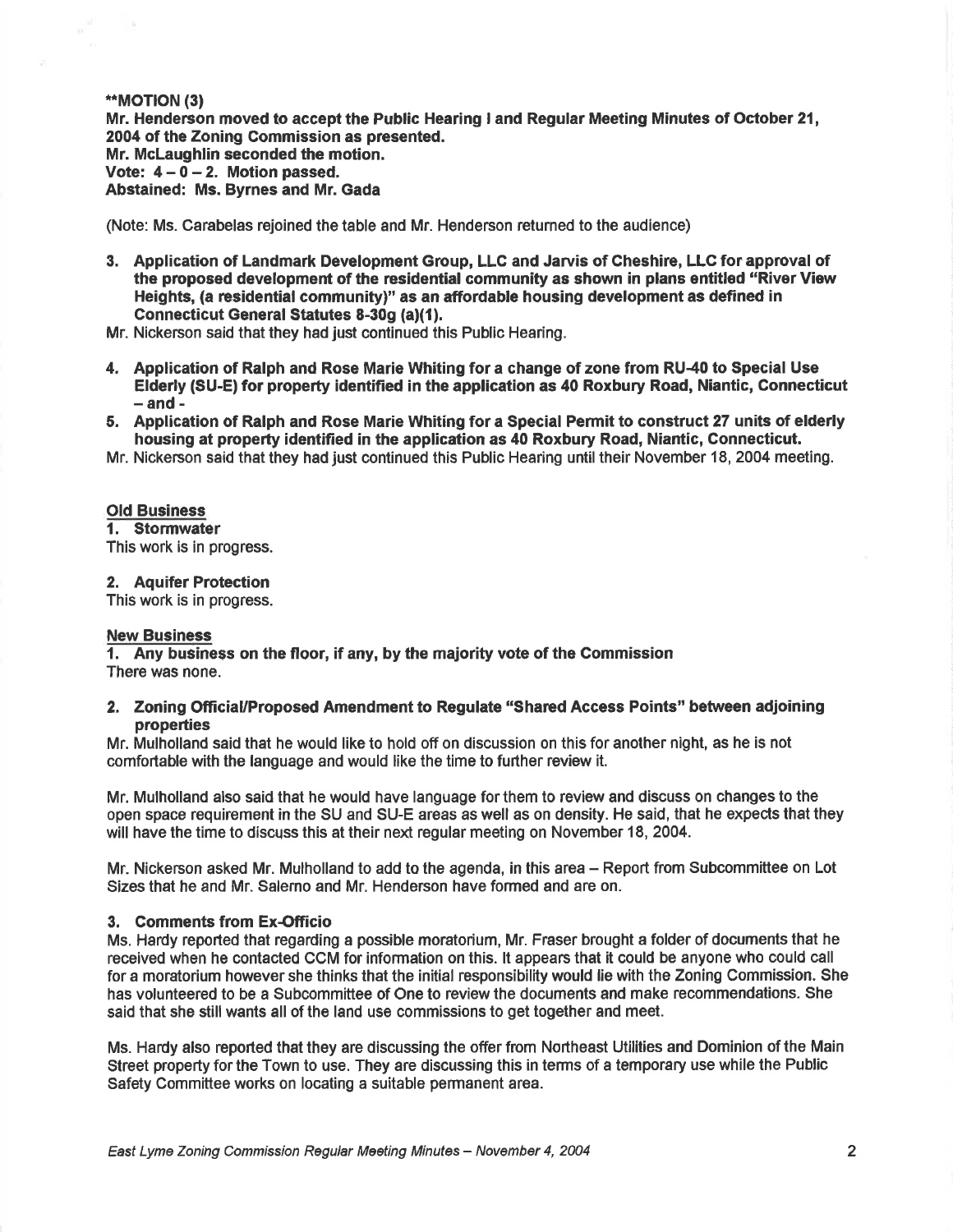Ms. Carabelas asked if the old Police Station could be expanded or a second story added to it. Ms. Hardy said that she thinks that it is in such poor shape that it would not be worth doing.

Mr. Nickerson asked about the Charter Revision changes from the recent election.

Ms. Hardy said that what passed that pertains to them is that the Planning and Zoning Commission Alternate positions will be permanently added to the Charter. What also passed was that the person who loses his/her bid for the First Selectman position is no longer eligible for a seat on the Board of Selectmen.

### 4. Gomments from Zoning Board liaison to Planning Commission

There were none.

 $\overline{\phantom{a}}$ 

 $\mathcal{C}(\mathcal{C})$ 

### 5. Comments from Chairman

Mr. Nickerson said that he would like them to put the discussion on the SU and SU-E open space requirements and density towards the front of their next agenda so that they can move on this. lt will have to go to Public Hearing and that won't happen until January if they can move on it now.

# 6. Adjournment

### \*MOT|ON (4)

Ms. Byrnes moved to adjoum this Regular Meeting of the East Lyme Zoning Commission at 8:32 PM. Mr. Gada seconded the motion. Vote:  $6-0-0$ . Motion passed.

Respectfully submitted,

Koren Zmitruk, Recording Secretory